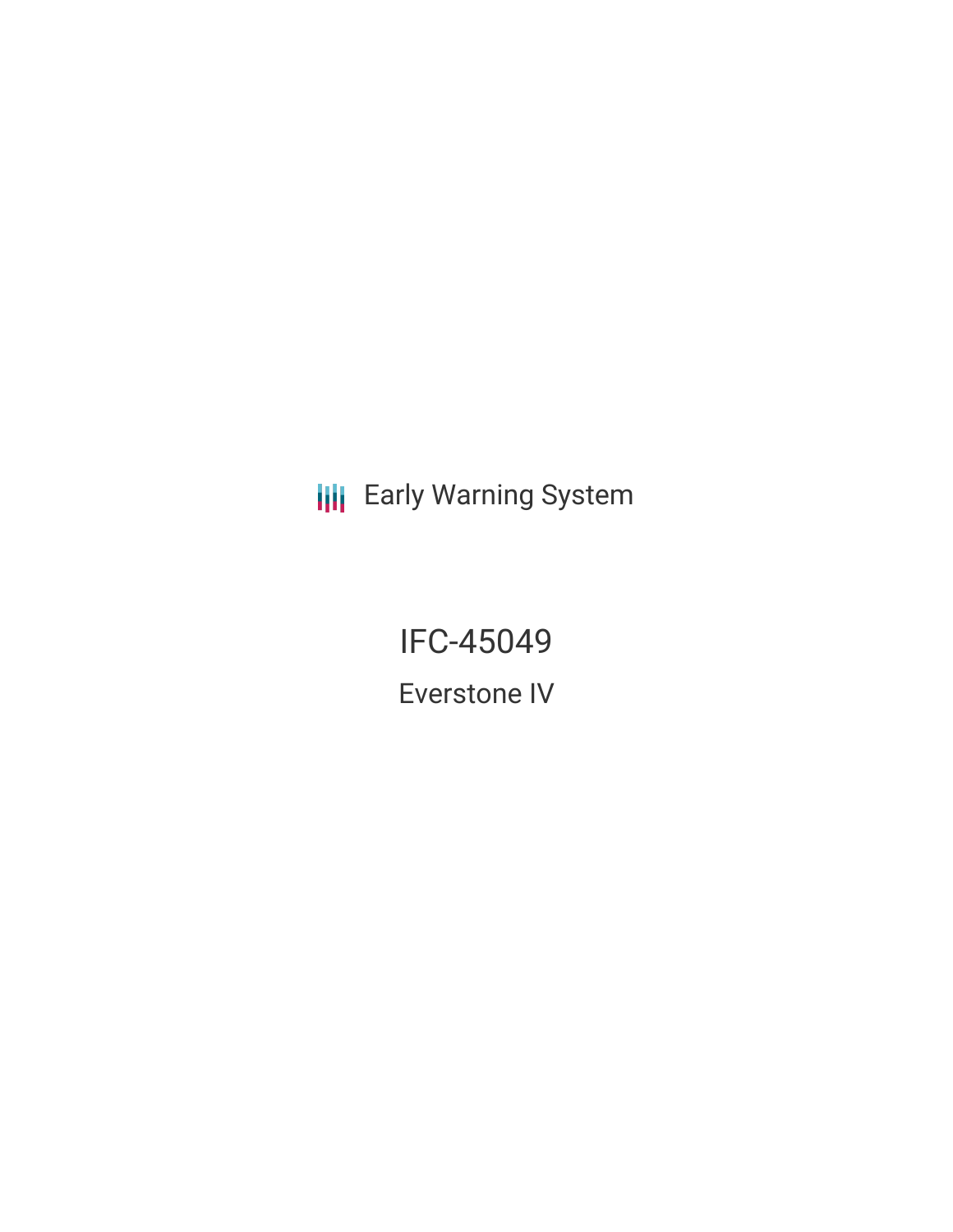# **Quick Facts**

| <b>Countries</b>               | India                                   |
|--------------------------------|-----------------------------------------|
| <b>Financial Institutions</b>  | International Finance Corporation (IFC) |
| <b>Status</b>                  | Proposed                                |
| <b>Bank Risk Rating</b>        | FI                                      |
| <b>Voting Date</b>             | 2021-05-31                              |
| <b>Borrower</b>                | EVERSTONE FUND IV                       |
| <b>Investment Type(s)</b>      | Equity                                  |
| <b>Investment Amount (USD)</b> | \$60.00 million                         |
| <b>Project Cost (USD)</b>      | \$950.00 million                        |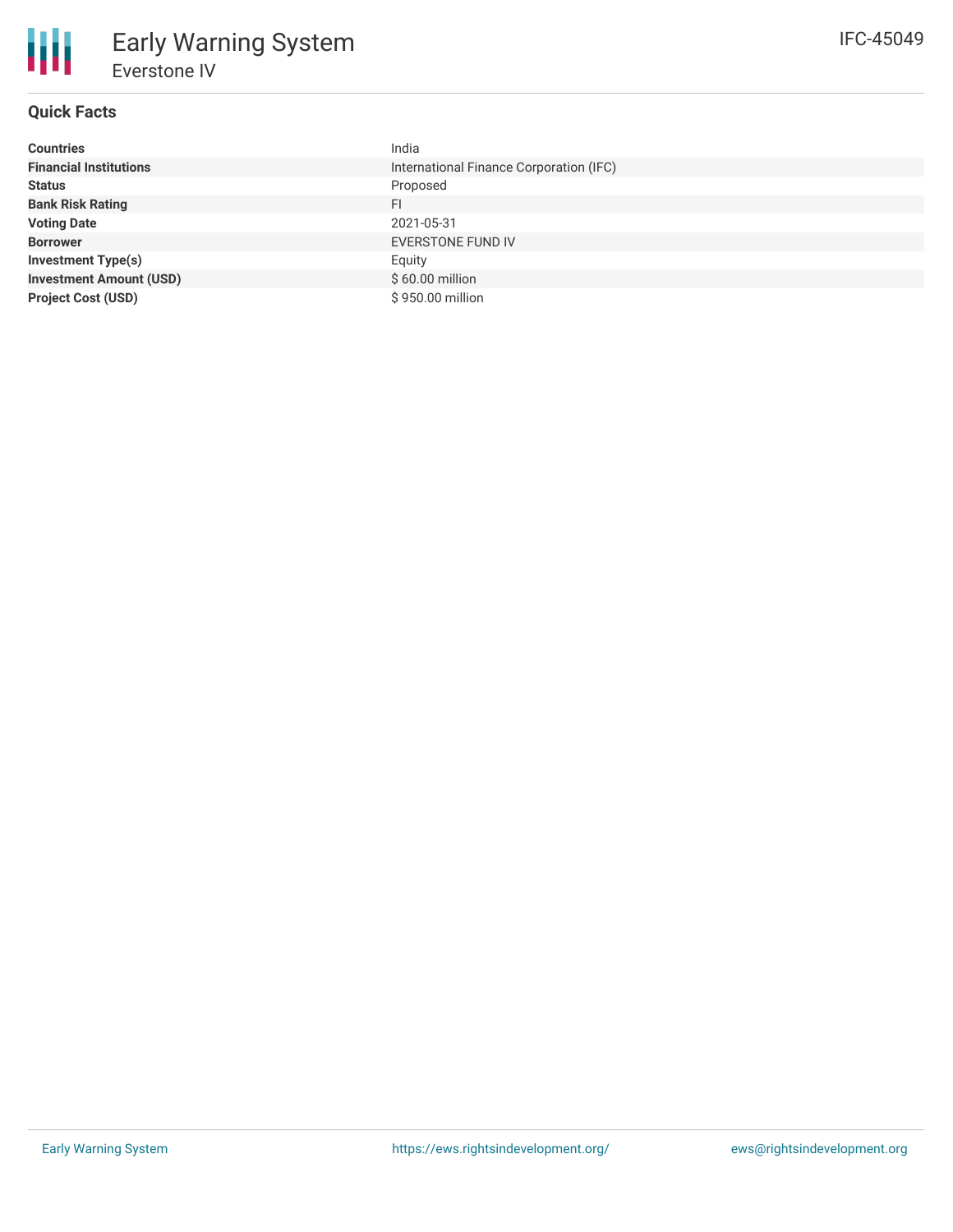# **Project Description**

According to the bank documents, " the proposed project is an investment in Everstone Capital Partners IV Pte. Ltd., a Singapore limited partnership and/or one or more parallel or alternative investment vehicles which will invest in equity and equity-linked instruments of companies that have significant operations in India and opportunistically in South East Asia."

The Fund is expected to be focused on healthcare and pharmaceuticals (including service, delivery, diagnostics) and tech services (data analytics, tech integration, SaaS etc.). Other potential sectors of exposure include financial services (retail, MSME, asset finance, insurance) and consumer (consumption and durables).

Expected Impact of the Fund is as follows:

(i) Providing access to private equity capital to unlisted mid-cap companies, including in underserved regions.

(ii) Provide capital and operational and financial value add to increase investee growth rates.

(iii) Increased Gender Equality through Manager's policies at the Fund and investee level.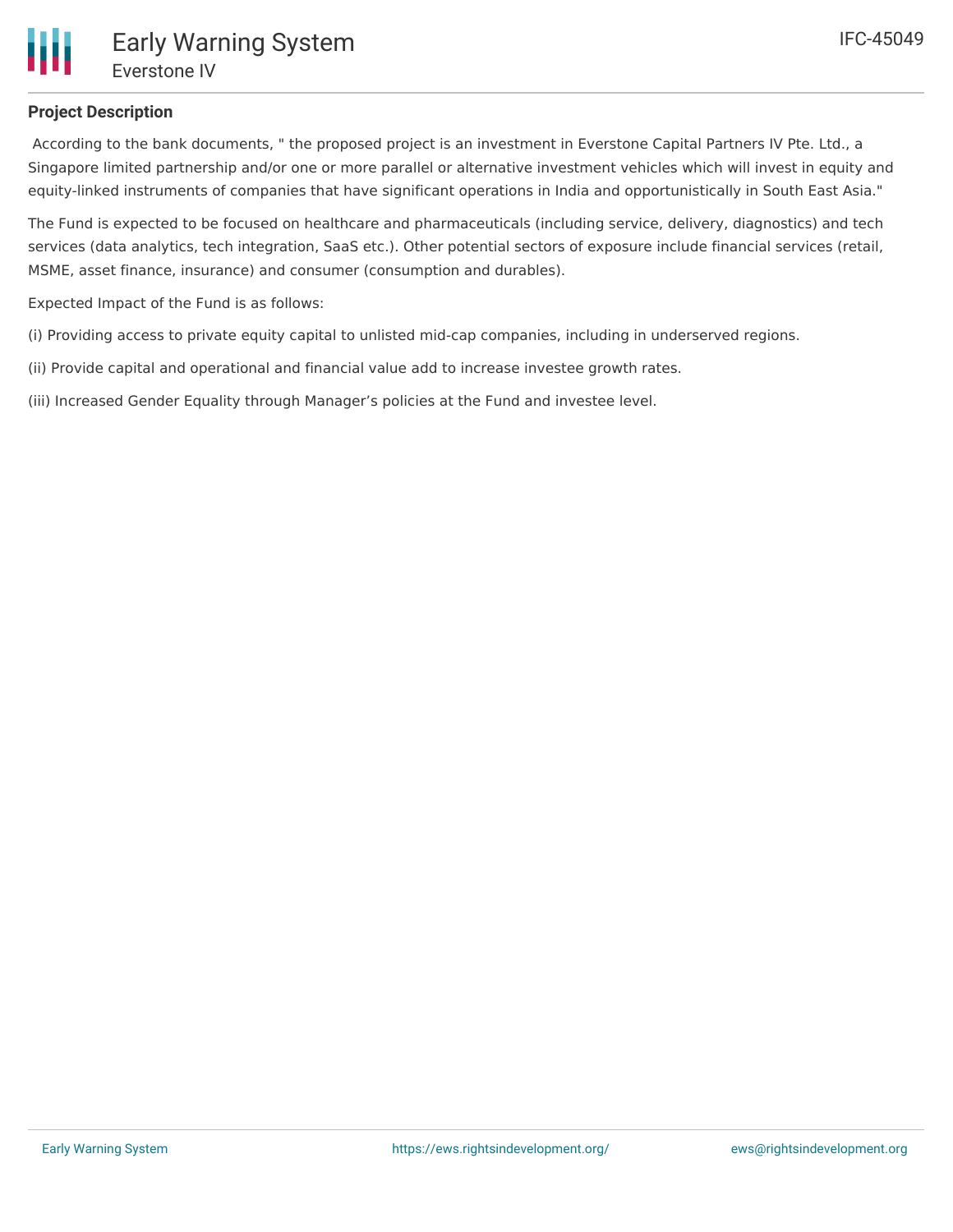

## **People Affected By This Project**

IFC's role and additionality consists of: (i) own account equity and; (ii) non-commercial risk mitigation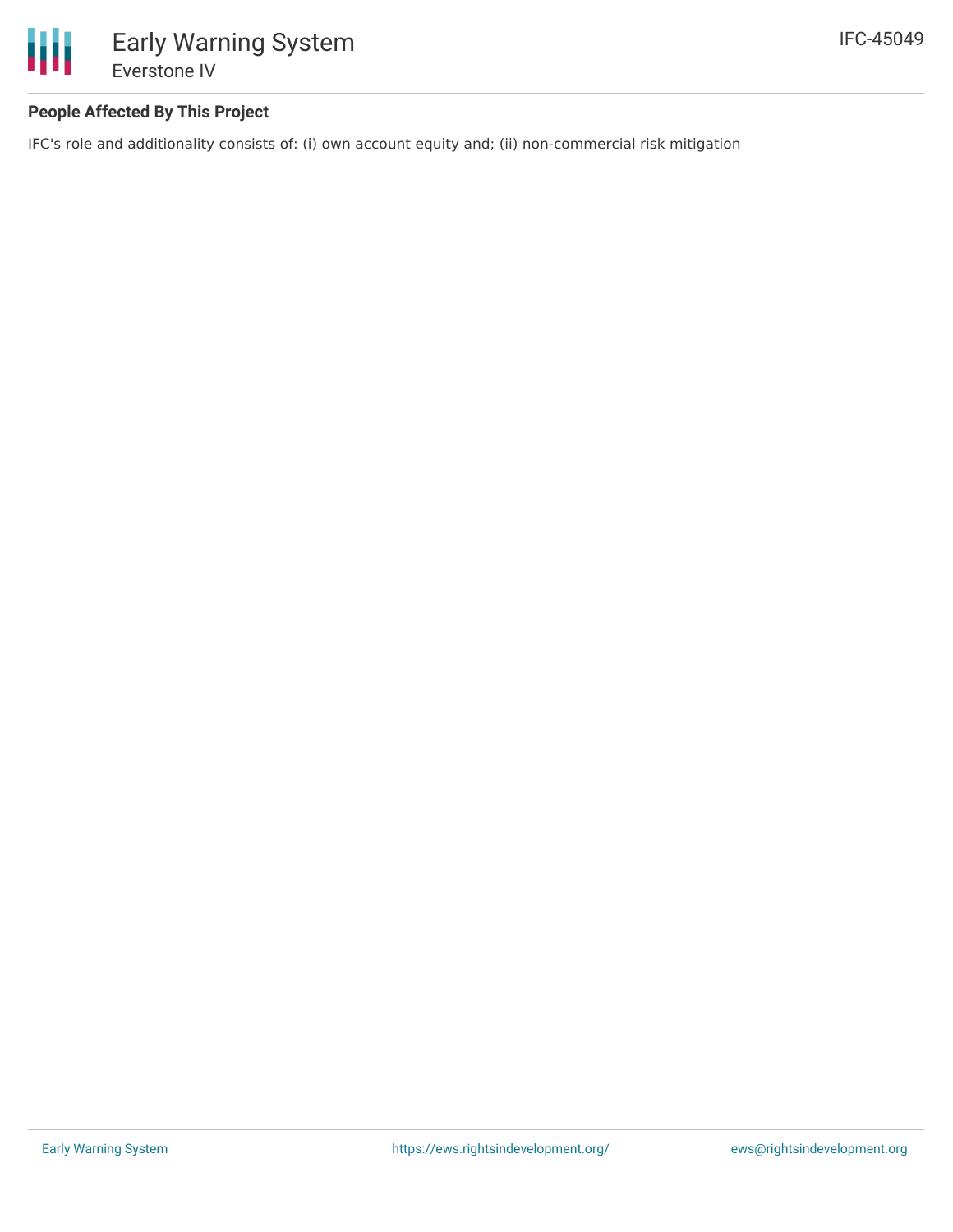

#### **Investment Description**

• International Finance Corporation (IFC)

ECP IV has a target fund size of US\$950 million. IFC proposes an equity investment of up to US\$50 million not to exceed 20% of total committed capital and a co-investment envelope of up to US\$10 million.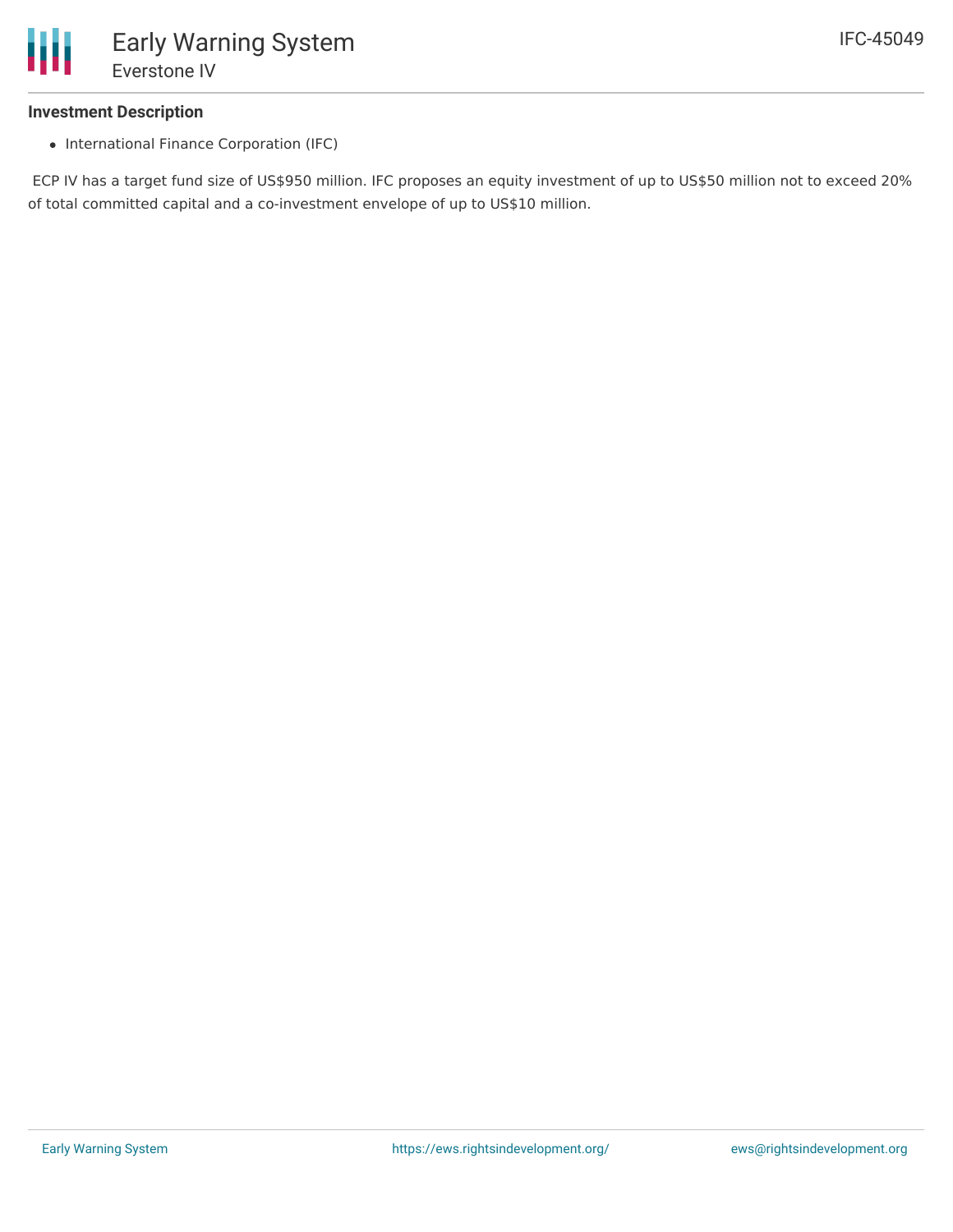

#### **Private Actor Relationship**

ECP IV is the successor fund to Everstone Capital Partners III ("Fund III"), a vintage 2016 fund with US\$731 million in total commitment, Everstone Capital Partners II ("Fund II"), a 2010 vintage fund with US\$580 million in capital commitments and to Indivision India Partners ("Fund I"), US\$425 million 2006 vintage fund.

#### **Private Actors Description**

The Fund will be managed by Everstone Capital Asia Pte. Ltd., Singapore, as its investment manager (the "Manager"). The Everstone group was co-founded and is co-led by Sameer Sain and Atul Kapur since 2006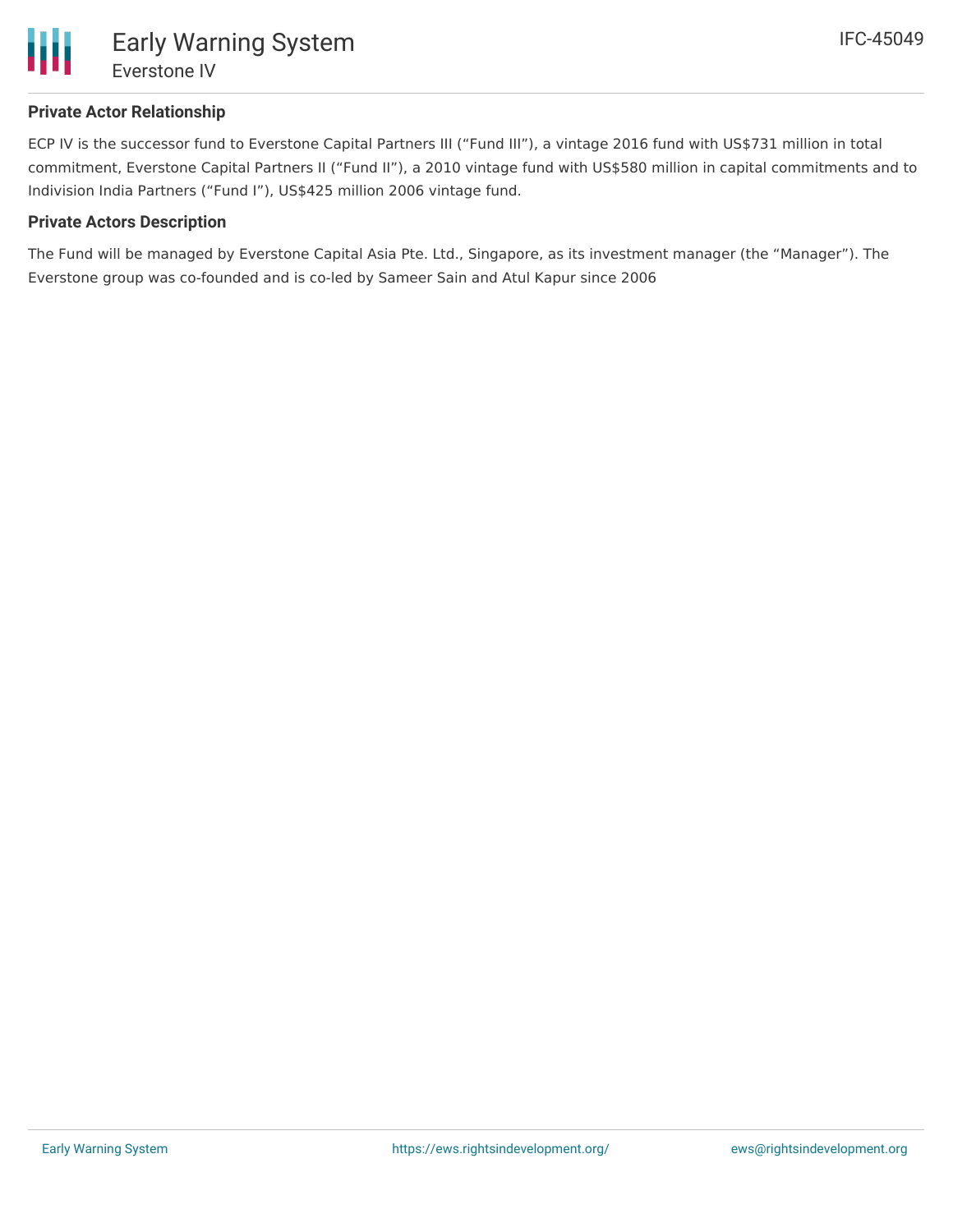## **Contact Information**

Everstone Capital Asia Pte. Ltd Mr Sanjay Gujral Chief Business Officer +6592348230 sgujral@everstonecapital.com #08-01, Singapore 238463 [www.everstonecapital.com](http://www.everstonecapital.com)

#### ACCESS TO INFORMATION

You can submit a request for information disclosure at: https://disclosures.ifc.org/#/inquiries

If you believe that your request for information from IFC has been unreasonably denied, or that this Policy has been interpreted incorrectly, you can submit a complaint at the link above to IFC's Access to Information Policy Advisor, who reports directly to IFC's Executive Vice President.

#### ACCOUNTABILITY MECHANISM OF IFC/MIGA

The Compliance Advisor Ombudsman (CAO) is the independent complaint mechanism and fact-finding body for people who believe they are likely to be, or have been, adversely affected by an IFC or MIGA- financed project. If you submit a complaint to the CAO, they may assist you in resolving a dispute with the company and/or investigate to assess whether the IFC is following its own policies and procedures for preventing harm to people or the environment. If you want to submit a complaint electronically, you can email the CAO at CAO@worldbankgroup.org You can learn more about the CAO and how to file a complaint at http://www.cao-ombudsman.org